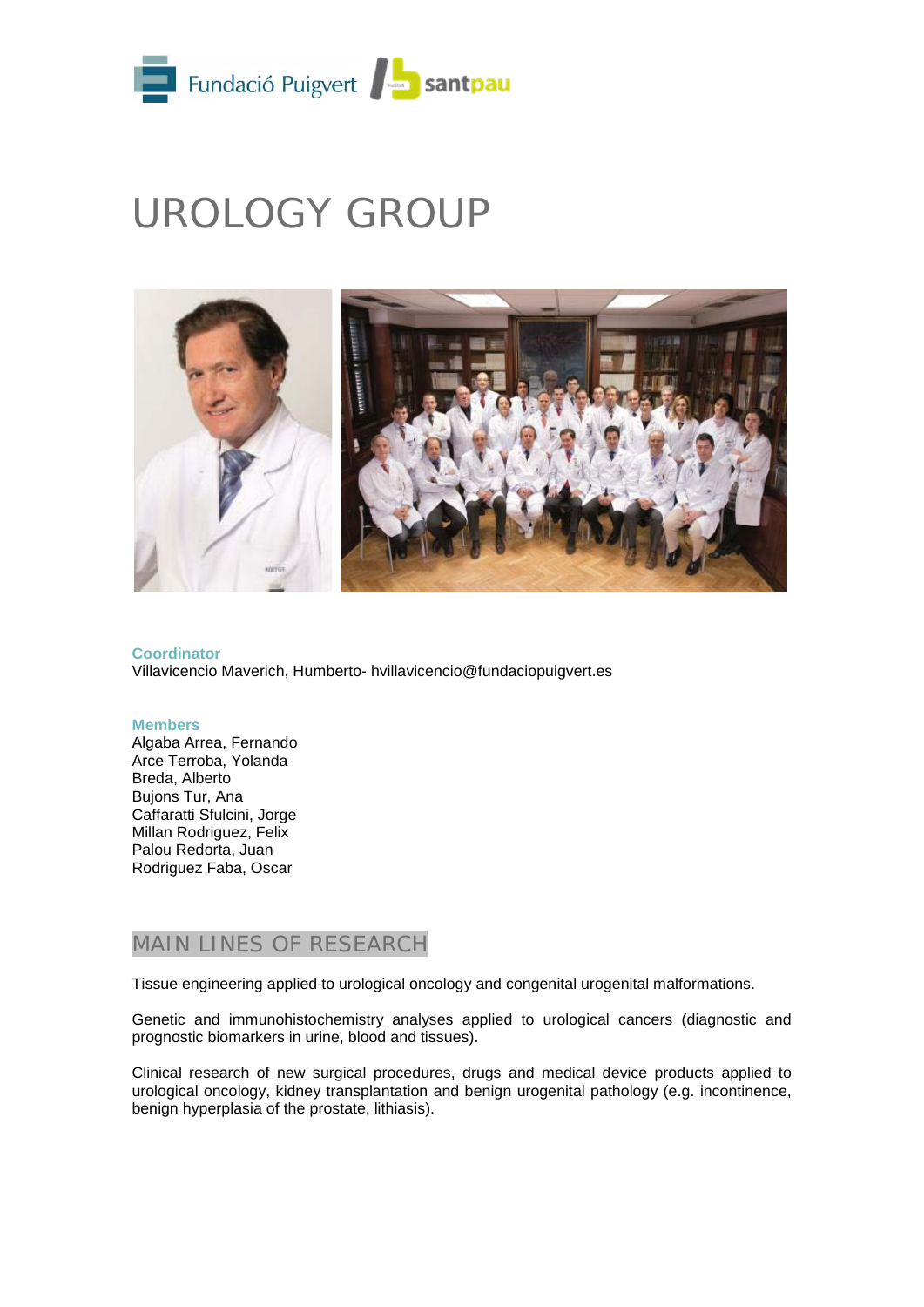

# SCIENTIFIC CHALLENGES

Translational research in the field of diagnosis and treatment of urological disorders. We seek to continue active projects, develop new lines of investigation, increase the number of international publications, train professionals and increase collaboration with hospital and university groups to improve our knowledge about kidney disorders and thereby improve healthcare for patients.

## COLLABORATIONS WITH IIB-SANT PAU GROUPS

- $\triangleright$  Nephrology: genetic predisposition to prostate cancer.
- $\triangleright$  Clinical Epidemiology and Healthcare: epidemiological studies of urological cancers.
- $\triangleright$  Clinical Oncology: detection of prognosis biomarkers for drug response in kidney cancer.

# EXTERNAL COLLABORATIONS

#### **National academic collaborations**

- IDIBELL Molecular Genetics Laboratory: cystine lithiasis.
- CNIO: biomarkers in bladder cancer.
- National scientific societies (Spanish Urology Association, etc): clinical studies.

#### **International academic collaborations**

- Aarhus University Molecular Genetics Department: bladder cancer.
- International Robotic Cystectomy Consortium: robotic cystectomy.
- International Renal Cell Carcinoma-Venous Thrombus Consortium: renal-cava thrombus in kidney cancer.

#### **Private national and international collaborations**

• Clinical trials and postauthorization studies promoted by national and international pharmaceutical companies.

# ACTIVE GRANTS

• "Autologous enriched stem cell fat injection fot the treatment of abdominal defects in patients with Exstrophy-Epispadias Complex". Dra A Bujons. FIU "Pedro Cifuentes Diaz". Research Grant. Duration: 2016-2018. 18.000.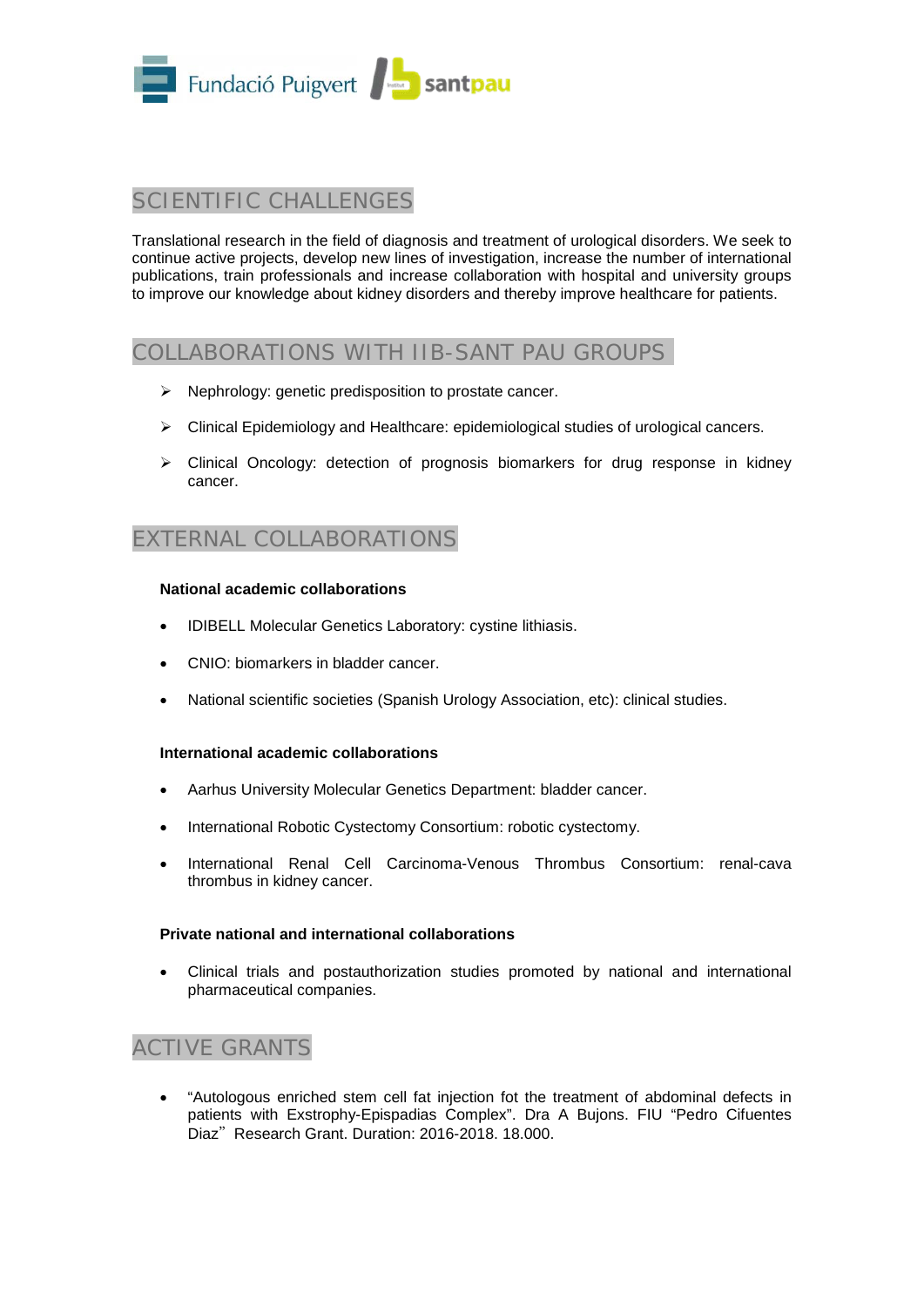

## SCIENTIFIC PRODUCTION

TIF: 115,5080 MIF: 3,6096

- Babjuk M., Bohle A., Burger M., Capoun O., Cohen D., Comperat E.M., Hernandez V., Kaasinen E., Palou J., Roupret M., van Rhijn B.W.G., Shariat S.F., Soukup V., Sylvester R.J., Zigeuner R., EAU Guidelines on Non–Muscle-invasive Urothelial Carcinoma of the Bladder: Update 2016 (2017) EUR UROL, 71 (3), 447-461, IF:16.2650
- Breda A., Territo A., Scoffone C., Seitz C., Knoll T., Herrmann T., Brehmer M., Osther P.J.S., Liatsikos E., The evaluation of radiologic methods for access guidance in percutaneous nephrolithotomy: a systematic review of the literature (2017) SCAND J UROL, 1-6, IF:1.5130
- Carpio Villanueva J., Rosales Bordes A., Ponce de Leon Roca J., Montlleo Gonzalez M., Caparros Sariol J., Villavicencio Mavrich H., Laparoscopic adenomectomy: 10 years of experience (2017) ACTAS UROL ESP, -, IF: 1.1810
- Corona Montes V.E., Pastore A.L., Gausa L., Rodriguez-Fa Ba O., Breda A., Palou J., Robot assisted retroperitoneal lymph-node dissection after adjuvant therapy: Different indications (2017) MINERVA UROL NEFROL, 69 (2), 153-158, IF:0.9840
- Dal Moro F., Haber G.P., Wiklund P., Canda A.E., Balbay M.D., Stenzl A., Zattoni F., Palou J., Gill I., Catto J.W.F., Robotic intracorporeal urinary diversion: Practical review of current surgical techniques (2017) MINERVA UROL NEFROL, 69 (1), 14-25, IF:0.9840
- Dyrskjot L., Reinert T., Algaba F., Christensen E., Nieboer D., Hermann G.G., Mogensen K., Beukers W., Marquez M., Segersten U., Hoyer S., Ulhoi B.P., Hartmann A., Stohr R., Wach S., Nawroth R., Schwamborn K., Tulic C., Simic T., Junker K., Harving N., Petersen A.C., Jensen J.B., Keck B., Grimm M.-O., Horstmann M., Maurer T., Steyerberg E.W., Zwarthoff E.C., Real F.X., Malats N., Malmstrom P.-U., Orntoft T.F., Prognostic Impact of a 12-gene Progression Score in Non–muscle-invasive Bladder Cancer: A Prospective Multicentre Validation Study (2017) EUR UROL, 72 (3), 461-469, IF:16.2650
- Emiliani E., Gavrilov P., Mayordomo O., Salvador J., Palou J., Rosales A., Villavicencio H., Laparoscopic management of ureteroileal stenosis: Long term follow up Manejo laparoscópico de la estenosis uretero-ileal con seguimiento a largo plazo (2017) ARCH ESP UROL, 70 (4), 487-491, IF:0.3230
- Faba O.R., Brookman-May S.D., Linares E., Breda A., Pisano F., Subiela J.D., Sanguedolce F., Brausi M., Palou J., Cytoreductive nephrectomy in patients with metastatic renal cell carcinoma in the era of targeted therapy: a bibliographic review (2017) WORLD J UROL, 35 (12), 1807-1816, IF:2.7430
- Golabek T., Palou J., Rodriguez O., Gaya J.M., Breda A., Villavicencio H., Is it possible to stop follow-up of patients with primary T1G3 urothelial carcinoma of the bladder managed with intravesical bacille Calmette–Guï, 1/2rin immunotherapy? (2017) WORLD J UROL, 35 (2), 237-243, IF: 2.7430
- Golabesk T., Palou J., Rodriguez O., Parada R., Skrobot S., Pena J.A., Villavicencio H., Long-term Bladder and Upper Urinary Tract Follow-up Recurrence and Progression Rates of G1-2 Non-muscle-invasive Urothelial Carcinoma of the Bladder (2017) UROLOGY, 100, 145-150, IF: 2.3090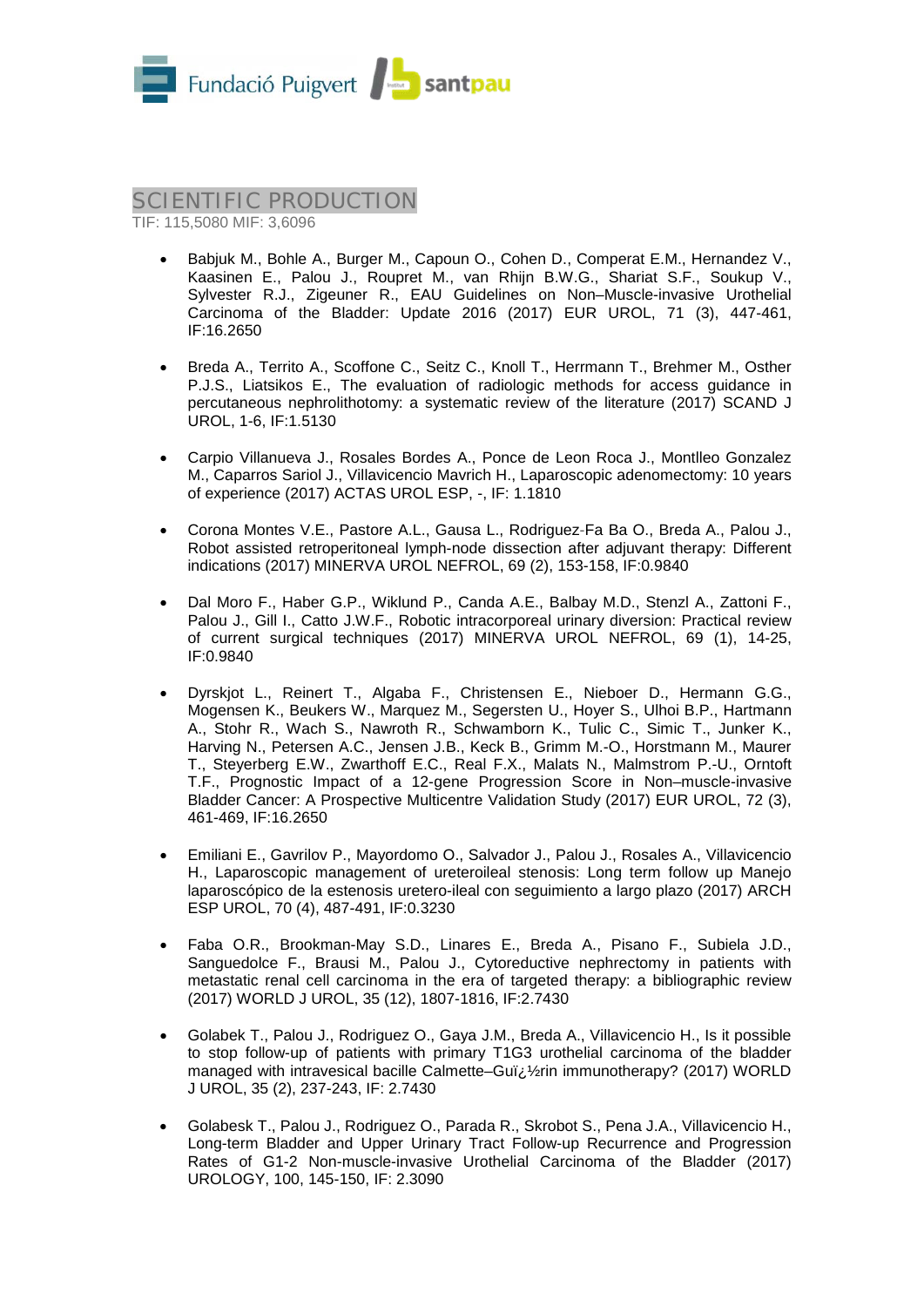

- Gomis C., Sarquella J., Arce Y., Vinay J.I., Testicular intraepithelial neoplasia and infertility: Azoospermia associated with bilateral testicular intraepithelial neoplasia Neoplasia intratubular testicular e infertilidad: azoospermia asociada a neoplasia intratubular testicular bilateral (2017) REV INT ANDROL, 15 (4), 165-168, IF:0.2610
- Guillen-Gomez E., Dasilva I., Silva I., Arce Y., Facundo C., Ars E., Breda A., Ortiz A., Guirado L., Ballarin J.A., Diaz-Encarnacion M.M., Early Macrophage Infiltration and Sustained Inflammation in Kidneys From Deceased Donors Are Associated With Long-Term Renal Function (2017) AM J TRANSPLANT, 17 (3), 733-743, IF:6.1650
- Ingels A., Hew M., Algaba F., de Boer O.J., van Moorselaar R.J.A., Horenblas S., Zondervan P., de la Rosette J.J.M.C.H., Pilar Laguna Pes M., Vimentin over-expression and carbonic anhydrase IX under-expression are independent predictors of recurrence, specific and overall survival in non-metastatic clear-cell renal carcinoma: a validation study (2017) WORLD J UROL, 35 (1), 81-87,IF:2.7430
- Kamat A.M., Colombel M., Sundi D., Lamm D., Boehle A., Brausi M., Buckley R., Persad R., Palou J., Soloway M., Witjes J.A., BCG-unresponsive non-muscle-invasive bladder cancer: Recommendations from the IBCG (2017) NAT REV UROL, 14 (4), 244- 255, IF:7.7350
- Kanashiro A., Gaya J.M., Palou J., Gausa L.,Villavicencio H., Robot-assisted radical cystoprostatectomy: Analysis of the complications and oncological and functional aspects Cistoprostatectomía radical robótica: análisis oncológico, funcional y de las complicaciones (2017) ACTAS UROL ESP, 41 (4), 267-273, IF:1.1810
- Mandalapu R.S., Remzi M., de Reijke T.M., Margulis V., Palou J., Kapoor A., Yossepowitch O., Coleman J., Traxer O., Anderson J.K., Catto J., de la Rosette J., O'Brien T., Zlotta A., Matin S.F., Update of the ICUD-SIU consultation on upper tract urothelial carcinoma 2016: treatment of low-risk upper tract urothelial carcinoma (2017) WORLD J UROL, 35 (3), 355-365, IF:2.7430
- Maroto P., Esteban E., Fernandez Parra E., Mendez-Vidal M.J., Domenech M., Perez-Valderrama B., Calderero V., Perez-Gracia J.L., Grande E., Algaba F., HIF pathway and c-Myc as biomarkers for response to sunitinib in metastatic clear-cell renal cellcarcinoma (2017) ONCOTARGETS THER, 10, 4635-4643, IF:1.6530
- Pastore A.L., Mir A., Maruccia S., Palleschi G., Carbone A., Lopez C., Camps N., Palou J., Psychological distress in patients undergoing surgery for urological cancer: A single centre cross-sectional study (2017) UROL ONCOL-SEMIN ORI, 35 (12), 673.e1- 673.e7, IF:3.7670
- Rocco B., Grasso A.A.C., de Lorenzis E., Davis J.W., Abbou C., Breda A., Erdogru T., Gaston R., Gill I.S., Liatsikos E., Oktay B., Palou J., Piechaud T., Stolzenburg J.U., Sun Y., Albo G., Villavicencio H., Zhang X., Disanto V., Emiliozzi P., Pansadoro V., Live surgery: highly educational or harmful? (2017) WORLD J UROL, 1-5, IF: 2.7430
- Rodriguez Faba O., Palou J., Vila Reyes H., Guirado L., Palazzetti A., Gontero P., Vigues F., Garcia-Olaverri J., Fernandez Gomez J.M., Olsburg J., Terrone C., Figueiredo A., Burgos J., Lledo E., Breda A., Treatment options and predictive factors for recurrence and cancer-specific mortality in bladder cancer after renal transplantation: A multi-institutional analysis Opciones terapéuticas y factores predictivos de recurrencia y mortalidad cáncer-específica en pacientes con tumor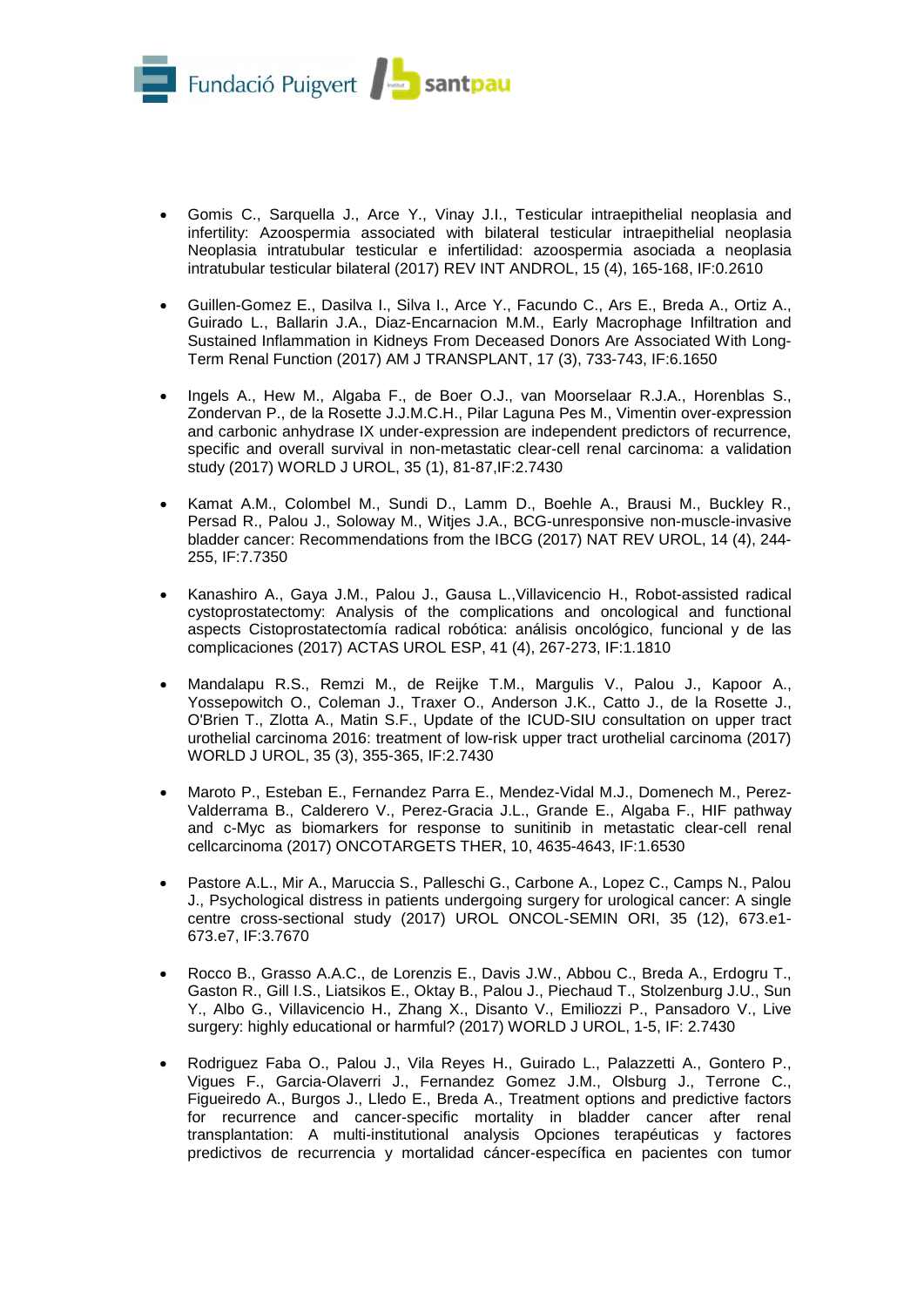

vesical después de trasplante renal: análisis multiinstitucional (2017) ACTAS UROL ESP, 41 (10), 639-645, IF:1.1810

- Sanchez-Martin F.M., Angerri O., Emiliani E., Moncada E., Carpio J., Millan F., Villavicencio H., Epidemiology of urolithiasis in Spain: Review of published demographic data in the period 1977-2016 Epidemiología de la urolitiasis en España: Revisión de los datos demográficos publicados en el periodo 1977-2016 (2017) ARCH ESP UROL, 70 (2), 294-303, IF:0.3230
- Schwartzmann I., Pastore A.L., Sacca A., Territo A., Pisano F., Maruccia S., Breda A., Palou J., Upper Urinary Tract Urothelial Carcinoma Tumor Seeding along Percutaneous Nephrostomy Track: Case Report and Review of the Literature (2017) UROL INT, 98 (1), 115-119, IF:1.6110
- Secin F.P., Castillo O.A., Rozanec J.J., Featherston M., Holst P., Milfont J.C.A., Garcia Marchinena P., Jurado Navarro A., Autran A., Rovegno A.R., Faba O.R., Palou J., Teixeira Dubeux V., Nunez Bragayrac L., Sotelo R., Zequi S., Guimaraes G.C., Alvarez-Maestro M., Martinez-Pineiro L., Villoldo G., Villaronga A., Abreu Clavijo D., Decia R., Frota R., Vidal-Mora I., Finkelstein D., Monzo Gardiner J.I., Schatloff O., Hernandez-Porras A., Santaella-Torres F., Quesada E.T., Sanchez-Salas R., Davila H., Mavric H.V., American Confederation of Urology (CAU) experience in minimally invasive partial nephrectomy (2017) WORLD J UROL, 35 (1), 57-65, IF: 2.7430
- Soukup V., Capoun O., Cohen D., Hernandez V., Babjuk M., Burger M., Comperat E., Gontero P., Lam T., MacLennan S., Mostafid A.H., Palou J., van Rhijn B.W.G., Roupret M., Shariat S.F., Sylvester R., Yuan Y., Zigeuner R., Prognostic Performance and Reproducibility of the 1973 and 2004/2016 World Health Organization Grading Classification Systems in Non–muscle-invasive Bladder Cancer: A European Association of Urology Non-muscle Invasive Bladder Cancer Guidelines Panel Systematic Review (2017) EUR UROL, 72 (5), 801-813, IF:16.2650
- Subiela J.D., Palou J., Esquinas C., Fernandez Gomez J.M., Rodriguez Faba O., Clinical usefulness of random biopsies in diagnosis and treatment of non-muscle invasive bladder cancer: Systematic review and meta-analysis (2017) ACTAS UROL ESP,-, IF: 1.1810
- Territo A., Mottrie A., Abaza R., Rogers C., Menon M., Bhandari M., Ahlawat R., Breda A., Robotic kidney transplantation: Current status and future perspectives (2017) MINERVA UROL NEFROL, 69 (1), 5-13, IF: 0.9840
- Tilki D., Chandrasekar T., Capitanio U., Ciancio G., Daneshmand S., Gontero P., Gonzalez J., Haferkamp A., Hohenfellner M., Huang W.C., Linares Espinos E., Lorentz A., Martinez-Salamanca J.I., Master V.A., McKiernan J.M., Montorsi F., Novara G., Pahernik S., Palou J., Pruthi R.S., Rodriguez-Faba O., Russo P., Scherr D.S., Shariat S.F., Spahn M., Terrone C., Vera-Donoso C., Zigeuner R., Libertino J.A., Evans C.P., Impact of lymph node dissection at the time of radical nephrectomy with tumor thrombectomy on oncological outcomes: Results from the International Renal Cell Carcinoma-Venous Thrombus Consortium (IRCC-VTC) (2017) UROL ONCOL-SEMIN ORI, -, IF:3.7670
- Veneziano D., Ahmed K., Van Cleynenbreugel B., Gozen A., Palou J., Sarica K., Liatsikos E., Sanguedolce F., Honeck P., Alvarez-Maestro M., Papatsoris A., Kallidonis P., Greco F., Breda A., Somani B.K., Development Methodology of the Novel Endoscopic Stone Treatment Step 1 Training/Assessment Curriculum: An International Collaborative Work by European Association of Urology Sections (2017) J ENDOUROL, 31 (9), 934-941, IF: 2.2700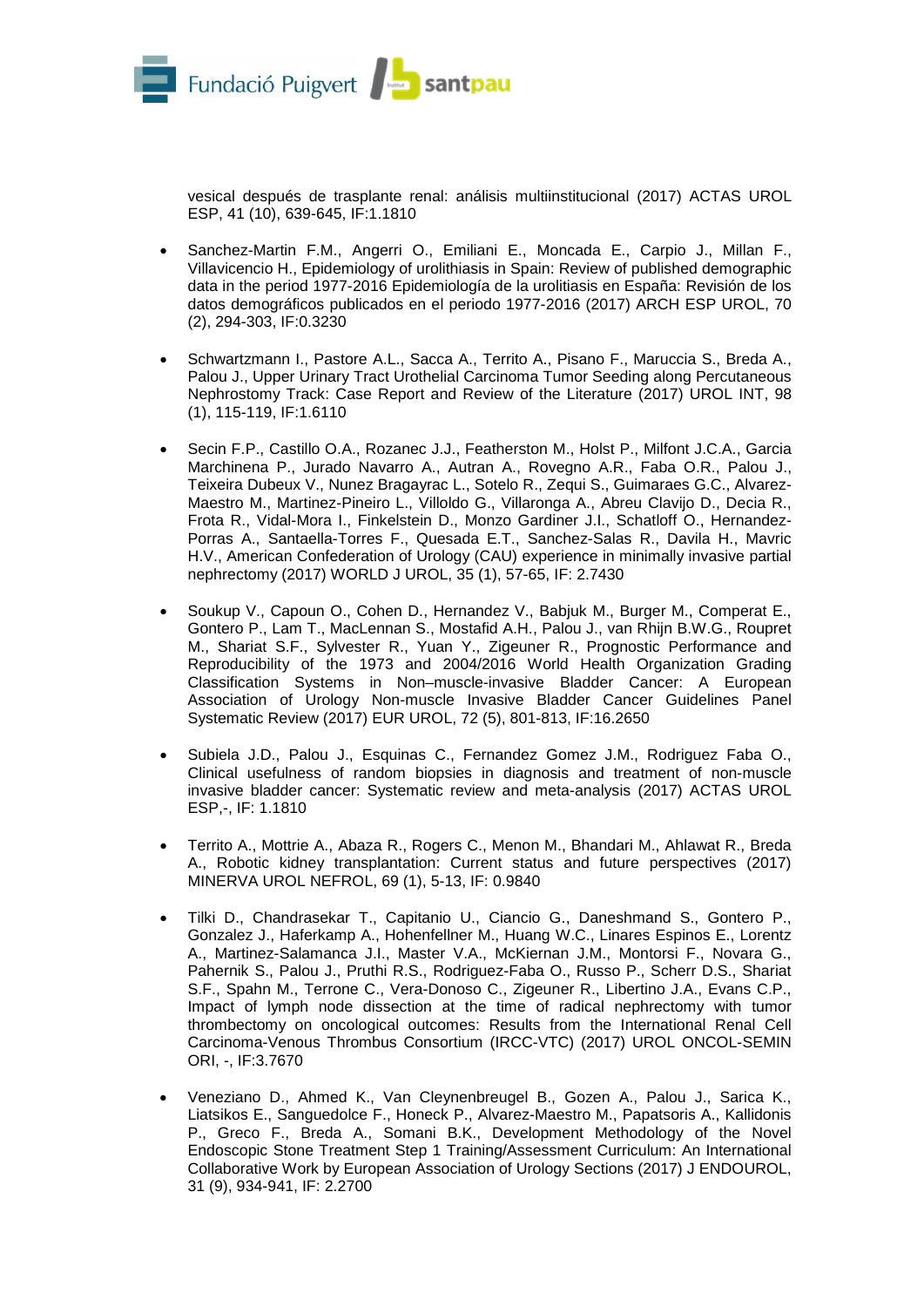

- Verrill C., Yilmaz A., Srigley J.R., Amin M.B., Comperat E., Egevad L., Ulbright T.M., Tickoo S.K., Berney D.M., Epstein J.I., Delahunt B., Magi-Galluzzi C., Algaba F., Oliva E., Montironi R., Young R.H., Idrees M.T., Williamson S.R., Zhou M., Humphrey P.A., Lopez-Beltran A., Perry-Keene J., Reporting and staging of testicular germ cell tumors: The international society of urological pathology (ISUP) testicular cancer consultation conference recommendations (2017) AM J SURG PATHOL, 41 (6), e22-e32, IF:5.3630
- Vinay J., Sarquella J., Sanchez J., Algaba F., Gallegos I., Ruiz-Castane E., Palma C., Adipocyte accumulation in corpus cavernosum: First clinical evidence and pathophysiological implications in erectile dysfunction Acumulación de adipocitos en el cuerpo cavernoso: primera evidencia clínica e implicaciones fisiopatológicas en la disfunción eréctil (2017) ACTAS UROL ESP, 41 (2), 97-102, IF:1.1810
- Williamson S.R., Delahunt B., Magi-Galluzzi C., Algaba F., Egevad L., Ulbright T.M., Tickoo S.K., Srigley J.R., Epstein J.I., Berney D.M., Amin M.B., Comperat E., Humphrey P.A., Idrees M.T., Lopez-Beltran A., Montironi R., Oliva E., Perry-Keene J., Verrill C., Yilmaz A., Young R.H., Zhou M., The World Health Organization 2016 classification of testicular germ cell tumours: a review and update from the International Society of Urological Pathology Testis Consultation Panel (2017) HISTOPATHOLOGY, 70 (3), 335-346, IF:3.5230
- Zequi S.C., Clavijo D.A., Nolazco A., Martinez P., Rozanec J., Ameri C., Vitagliano G., Pita H.R., Gueglio G., Jurado A., Marchinena P.G., Scorticati C., Lopez Silva M., Albero A.A., Secin F.P., Rovegno A., Bignone J.I., Montes de Oca L., Savignano S., Bengio R., Arribillaga L.C., Mingote P., Ibarra F.R., Ginestar N., Borgnia H., Lopez M., Despalanques M., de Miceu S., Decia R., Langenhin R., Clark O., Yandian J., Varela M., Clavijo J., Muguruza D., Puente R., Pinochet R., Zuniga A., Vidal I., Ramos C., da Costa W.H., da Silva D.V.C., Ferreira D.B., Guimaraes G.C., Glina S., Carvalhal G.F., Nogueira L., Fonseca C.C., Stopiglia R.M., Ferreira U., Reis L.O., Tobias-Machado M., Lima Pompeo A.C., Zampolli H.C., dos Reis R.B., Molina R.C., Covarrubias F.R., Gabilondo B., Sotomayor M., Gabilondo F., Feria G., Gadu J., Torres J., Bravo E., Vasquez J., Pazos A., Salirrosas M., Meza L., Cabanillas G., Torrico M., Camacho B., Patino D., Palou J., Rodriguez O., Gonzalez C., Autran A.N., Sanchez M., da Cunha I.W., Isola M., Iotti A., Gonzalez N., Vilas A., Dorfman N., Otero M., Centurion D., Ardao G., Bengio V., Schultz M., Mendez G., Espinoza A., Vial M.T., Gabler F., Casas G., Elsner B., Castro A., Scuteri R., Cabaleiro P., Mora I., Duval da Silva V., Pedrosa M., Freitas L.L., Lima F.O., Morini M., Zveibil D., Pirani W.M., Silva A.R., Juarez M., de Lima A.P., Iotti R., Penaloza M.L., Lewin C., Jufe L., Gamboa A., Uribe N., Luna J.C., Ortiz N., Taxa L., Casusol J., Flores E., Sangueza M., Algaba F., Cannata P., Ramirez J., Ubillos L., Ibanez C., Orlandi F., Mercado A., Formiga M.N.C., Tarik M.S., Orlando A., Grazziani S., Silva C., Korbenfeld E., Paletta C., Gatica G., Carbone A., Ferrandini S., Richardet M., Leone B., Elli A., Perez F., Huaringa R., Coello R., Flores R.A., Saravia P., Maroto J., Rubio G., Overzabal M., Neciosupa S., Greco M., Viaggio C., Hernandez J., The creation, development and diffusion of the larcglatin american renal cancer group (2017) INT BRAZ J UROL, 43 (1), 3-6, IF:0.8150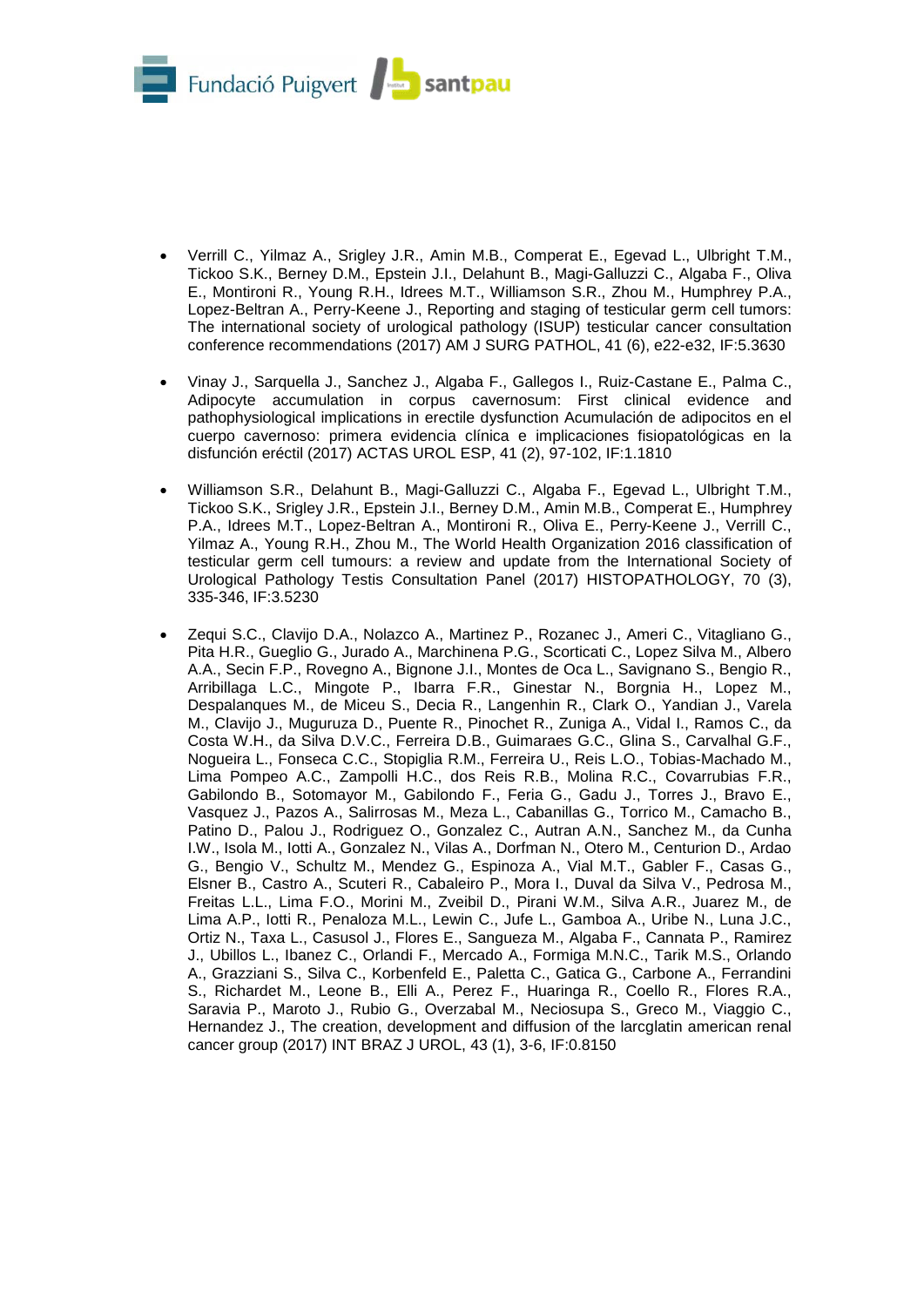

# OTHER PUBLICATIONS

- Simple laparoscopic nephrectomy in stone disease: not always simple. Angerri O., López JM., Sánchez-Martín F., Millán F., Rosales, A; Villavicencio H. J ENDOUROL 2017, 30(10): 1095-1098. IF: 2,2700
- Clinical interval and diagnostic characteristics in a cohort of bladder cancer patients in Spain: a multicenter observational study. Bonfill X., Martinez-Zapata M J., Vernooij R W, Sánchez M J, Suárez-Varela M M., De la Cruz J., Emparanza J L., Ferrer M., Pijoan J L., Palou J., Schmidt S., Madrid E., Abraira V., Zamora J. BMC RES NOTES 2017, 10 (1): 708.
- Robotic kidney transplantation: one year after the beginning. Breda A., Territo A., Gausa Ll., Rodriguez Faba O., Caffaratti J., Ponce de León X., Guirado Ll., Facundo C., Guazzeri M., Guttilla A., Villavicencio H. WORLD J UROL 2017, 35(10): 1507-1515. IF: 2,7430
- The new concept of ureteral acces sheath with quidewire disengagement: one wire does it all. Breda A., Emiliani E., Millán F., Scoffone C., Knoll T., Osther PJS., Liatsikos E. WORLD J UROL 2017, 34(4): 603-606. IF: 2,7430
- Robotic-assisted kidney transplantation: our first case. Breda A., Gausa LL., Territo A., López JM., Rodríguez Faba O., Caffaratti J., Ponce De León J., Guirado LL., Villavicencio H. WORLD J UROL 2017, 34(3): 443-447. IF: 2,7430
- Renal and adrenal minilaparoscopy: a prospective multicentric study. Breda A., Castellan P., Freitas RA., Schwartzmann I., Alvarez-Ossorio JL., Amon JH., Bellido JA., Ramos E., Rengifo D., Peña A., Villavicencio H. UROLOGY 2017, 92(6): 44-50. IF: 2,3090
- Benefits and risks of ureteral access sheaths for retrograde renal access. Breda A., Territo A., López JM. CURR OPIN UROL 2017, 26(1): 70-75. IF: 1,796
- Virtual reality simulators for robotassisted surgery. Breda A., Territo A. EUR UROL 2017, 69(6): 1081-1082. IF:16,265
- Quality of life in female patients with bladder exstrophy-epispadias complex: long-termfollow-up. Bujons A.,Lopategui DM., Rodríguez N., Centeno C., Caffaratti J., Villavicencio H. J PEDIATR UROL 2017, 12(4): 210 E-210 6. IF:1,611
- Mini-percutaneous nephrolithotomy with high-power holmium yag laser in pediatric patients with staghorn and complex calculi. Bujons A., Millán F., Centeno C., Emiliani E., Sánchez-Martin F., Angerri O., Caffaratti J., Villavicencio H. J PEDIATR UROL 2017, 12(4): 253 1-253 5. IF: 1,611
- Questions and answers on prostate multiparameter magnetic resonance imaging: Everything a urologist should know. Catala V., Salas D., Esquena S., Mateu S., Algaba F., Palou J., De la Torre P. (2016) ACTAS UROL ESP 40 6 339-352 IF: 1,1810
- Multiparametric magnetic resonance imaging and prostate cancer: what's new? Catala V., Vilanova J C., Gaya J M., Algaba F., Marti T. RADIOLOGÍA 2017, 59(3): 196-208.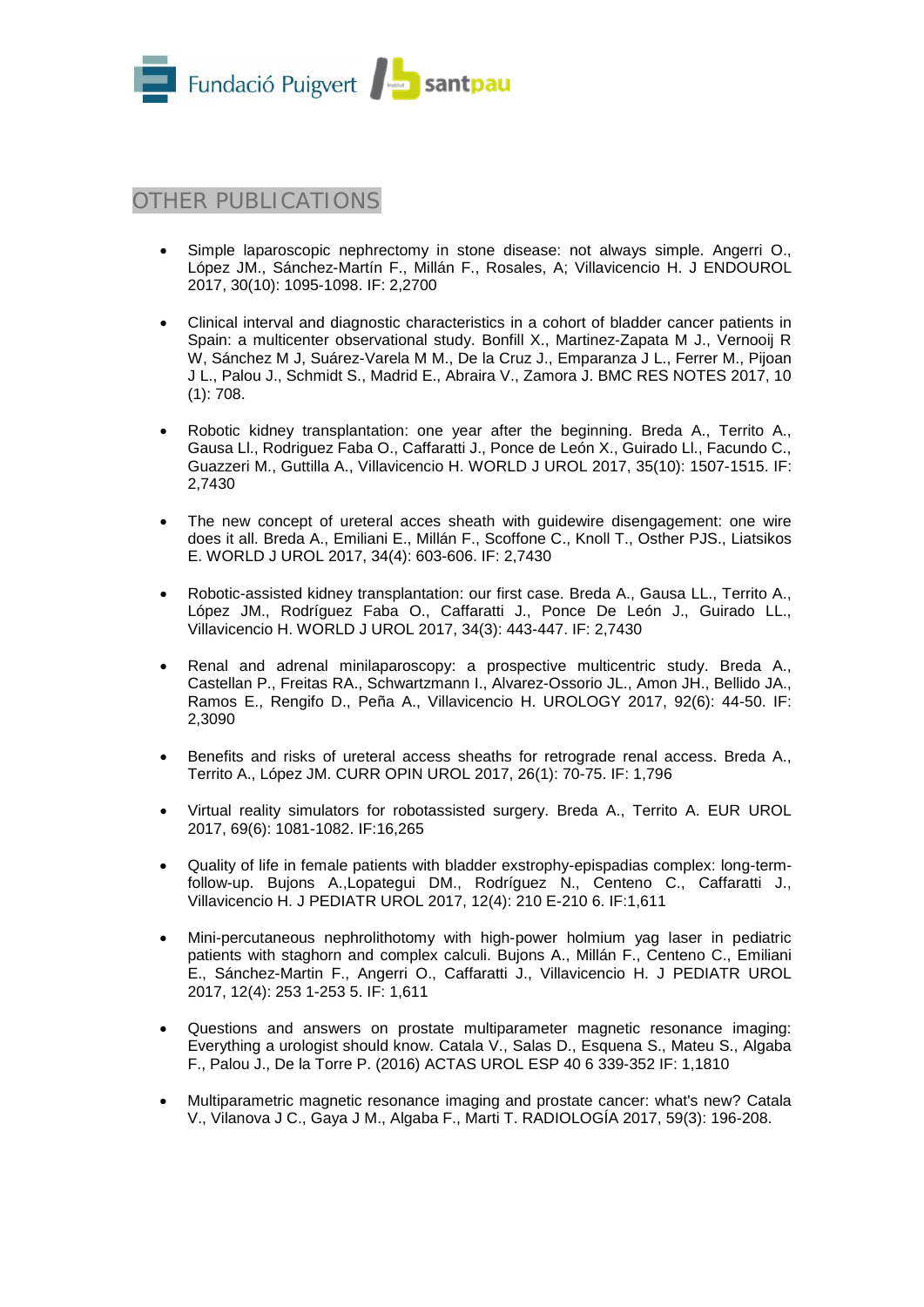

- Mortality and flexible ureteroscopy: analysis of six cases. Cindolo L., Castellan P., Scoffone C., Cracco C., Celia A., Paccaduscio A., Schips L., Proietti S., Breda A., Giusti G. WORLD J UROL 2017, 34(3): 305-310. IF: 2,7430
- Renal tuberculosis in a 9 months old: case report and review of the literature. Fabia A., Angerri O., Ascaso H., Arce Y., Bujons A., Caffaratti J. UROL CASE REP 2017, 13: 104-106
- Novel plicating "wrap" technique for treating anterior urethral ballooning. Garat JM., Scivoli F., Bujons A. UROLOGY 2017, 101: 119-122. IF: 2,3090
- Failure of Bacillus Calmette-Guérin therapy in non-muscle-invasive bladder cancer: Definition and treatment options. Gual Frau J., Palou J., Rodríguez O., Parada R., Breda A., Villavicencio H.(2017) ARCH ESP UROL 69 7 423-433. IF: 0,3230
- Complicaciones de la cistectomía radical robótica: dónde estamos? Guiote I., Gaya JM., Gausa LL, Rodríguez Faba O., Palou, J. ACTAS UROL ESP 2017, 40(2): 108-114. IF: 1,1810
- Comprehensive transcriptional analysis of early-stage urothelial carcinoma. Hedegaard J., Lamy P., Nordentoft I., Algaba F., Hoyer S., Ulhoi BP., Vang S., Reinert T., Hermann GG., Mogensen K., Thomsen MB., Nielsen MM., Marquez M., Jensen JB., Pedersen JS., Malmstrom PU., Malats N., Real FX., Zwarthoff E., Orntoft TF., Dyrskjot L. CANCER CELL 2017, 30(1): 27-42. IF:27,407
- Development of a patient and institutional-based model for estimation of operative times for robot-assisted radical cystectomy:results from the international robotic cystectmy consortium. Hussain A., May P R., Ahmed H., Saar M., Wijburg C., Richstone L., Wagner A., Wilson T., Yuh B., Palou J., Dasgupta P., Kawa O., Khan M S., Menon M., Peadoby J., Hosseini A., Gaboardi F., Canda E., Balbay D., Wiklund P., Guru K.A. BJU INT 2017, 120 (5):695-701. IF: 4,439
- Early oncologic failure after robot assisted radical cystectomy: results from the international robotic cystectomy consortium. Hussain A., Saar M., May P R., Wijburg C., Richstone L., Wagner A., Wilson T., Yuh B., Palou J., Dasgupta P., Khan M S., Menon M., Peabody J., Hosseini A., Gaboardi F., Mottrie A., Rha K., Maatam T., Canda E., Wiklund P., Guru K A. J UROL 2017, 197(6): 1427-1436. IF: 5,157
- International collaboration in endourology: multicenter evaluation of presenting for ureterenoscopy. Jessen J., Breda A., Brehmer M., Liatsikos E., Millán F., Osther PJS., Scoffone C., Knoll T. J ENDOUROL 2017, 30(3): 268-273. IF: 2,2700
- Manejo conservador y seguimiento en pacientes con carcinoma urotelial del tramo urinario superior: presente o futuro? Juárez del Dago P., Carpio J., Gaya, JM., Palou J. ACTAS UROL ESP 2017, 40(7): 415-416. IF:1,1810
- Follow-Up In Non-Muscle-Invasive Bladder Cancer. International Bladder Cancer Network Recommendations. Kassouf W., Traboulsi SL., Schmitz-Dräger BJ., Palou J., Witjes A., Van Rhijn., Bas WG., Grossman HB., Kiemeney LA., Goebell PJ., Kamat AM. UROL ONCOL 2017, 34(10): 460-468. IF: 3,668
- Gleason grade 4 prostate adenocarcinoma patterns: an interobserver agreement study among genitourinary pathologists. Kweldam CF., Nieboer D., Algaba F., Bostwick DG., Bubendorf L., Cheng L., Comperat E., Delahunt B., Egevad L., Evans AJ., Hansel DE., Humphrey P., Kristiansen G., Van Der Kwast TH., Magi-Galluzzi C., Montironi R., Netto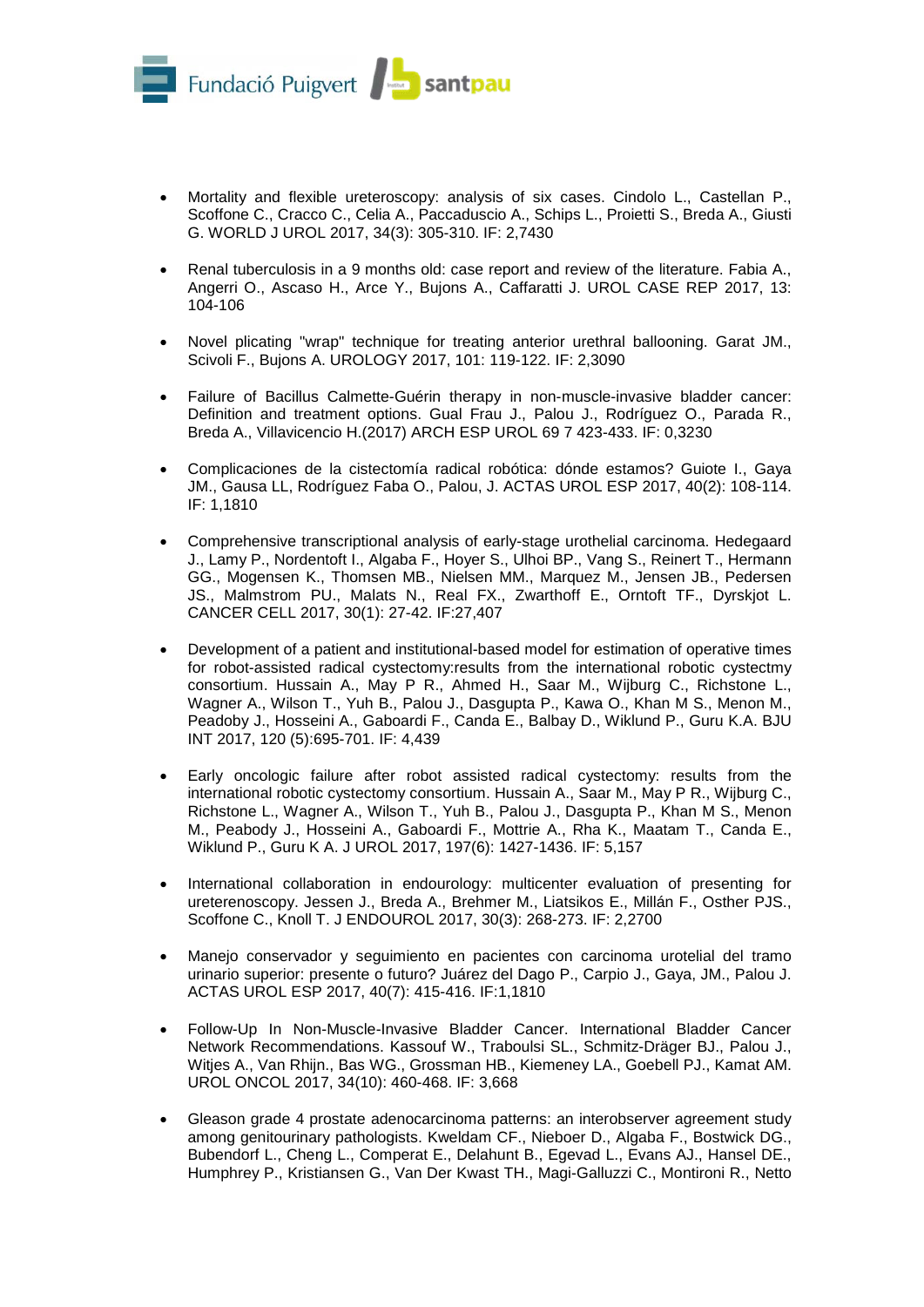

GJ., Samaratunga H., Varma Zhou M., Van Leenders JLH. HISTOPATHOLOGY 2017, 69(3): 441-449. IF:3,5230

- Definitions, end points, and clinical trial designs for non-muscle-invasive bladder cancer: recommendations from the international bladder cancer group. Kamat AM., Sylvester R., Böhle A., Palou J., Lamm D., Brausi M., Soloway M., Persad R., Buckley R., Colombel M., Witjes A. J CLIN ONCOL 2017, 34(16): 1935-1944. IF:24,008
- Prediction model for recurrence probabilities after intravesical chemotherapy in patients with intermediaterisk non-muscle invasive bladder cancer, including external validation. Lammers RJ., Hendriks JC., Rodríguez Faba O., Witjes WPJ., Palou J., Witjes A. WORLD J UROL 2017, 34(2): 173-180. IF: 2,7430
- Clinical performance of prostate health index in men with tpsa>10ng/ml: results from a multicentric European study. Lazzeri M., Lughezzani G., Haese A., Mcnicholas T., De La Taille A., Buffi N., Cardone P., Hurle R., Casale P., Bini V., Palou J., Graefen M., Guazzoni G. (2017) UROL ONCOL 34 9 415 EE19 IF: 3,7670
- Renal cell carcinoma with inferior vena cava involvement: prognostic effect of tumor thrombus consistency on cancer specific survival. Mager R., Daneshmand S., Evans CP., Palou J., Martínez-Salamanca J., Master VA., Mckiernan M., Libertino J., Haferkamp A. J SURG ONCOL 2017, 114(6): 764-768. IF: 2,993
- Nonmuscle-invasive bladder cancer: what's changing and what has changed. Manikandan R., Rodriguez Faba O., Parada R., Palou J. UROLOGIA 2017, 84(1): 1-8. IF: 0,29
- The clinical research office of the endourological society (CROES) multicentre randomised trial of narrow band imaging-assisted transurethral resection of bladder tumour (TURBT) versus conventional white light imaging-assisted turbt in primary nonmuscle. Naito S., Algaba F., Babjuk M., Bryan RT., Sun YH., Valiquette L., De La Rossette J. EUR UROL 2017, 70(3): 506-515. IF: 16,265
- Estudio retrospectivo de diferentes opciones de tratamiento conservador con bacilo de Calmette-Guerin en el carcinoma urotelial vesical T1G3: terapia de mantenimiento. Palou J., Solsona E., Angulo J., Fernández JM., Madero R., Unda M., Martínez-Piñeiro JA., Portillo JA., Chantada V., Moyano JL.. ACTAS UROL ESP 2017, 40(6): 370-377. IF: 1,1810
- Tumorectomia off-clamp por retroperitoneoscopia en tumores renales posteriores de complejidad media (Padua score 8-9). Peña A., Schwartzmann I., Gavrilov P., Moncada E., López JM., Gaya JM., Oliveira M., Breda A., Rosales A., Palou J., Villavicencio H. ACTAS UROL ESP 2017, 40(1): 11-16. IF: 1,1810
- Gene expression test for the non-invasive diagnosis of bladder cancer: a prospective, blinded, international and multicenter validation study. Ribal MJ., Mengual L., Lozano JJ., Ingelmo-Torres M., Palou J., Rodríguez Faba O., Witjes A., Van Der Heijden AG., Medina RA., Conde JM., Marberger M., Schmidbauer J., Fernández PL., Alcaraz A. EUR J CANCER 2017, 54(2): 131-138. IF: 6,029
- Evaluation of padua score as predictor of warm ischemia time (WIT) during laparoscopic partial nephrectomy (LPN). Ricciardulli S., Ding Q., Zhang X., Li H., Wang B., Yang G., Zhang P., Ma X., Breda A. (2017) UROLOGIA 83 4 194-199 IF: 0,29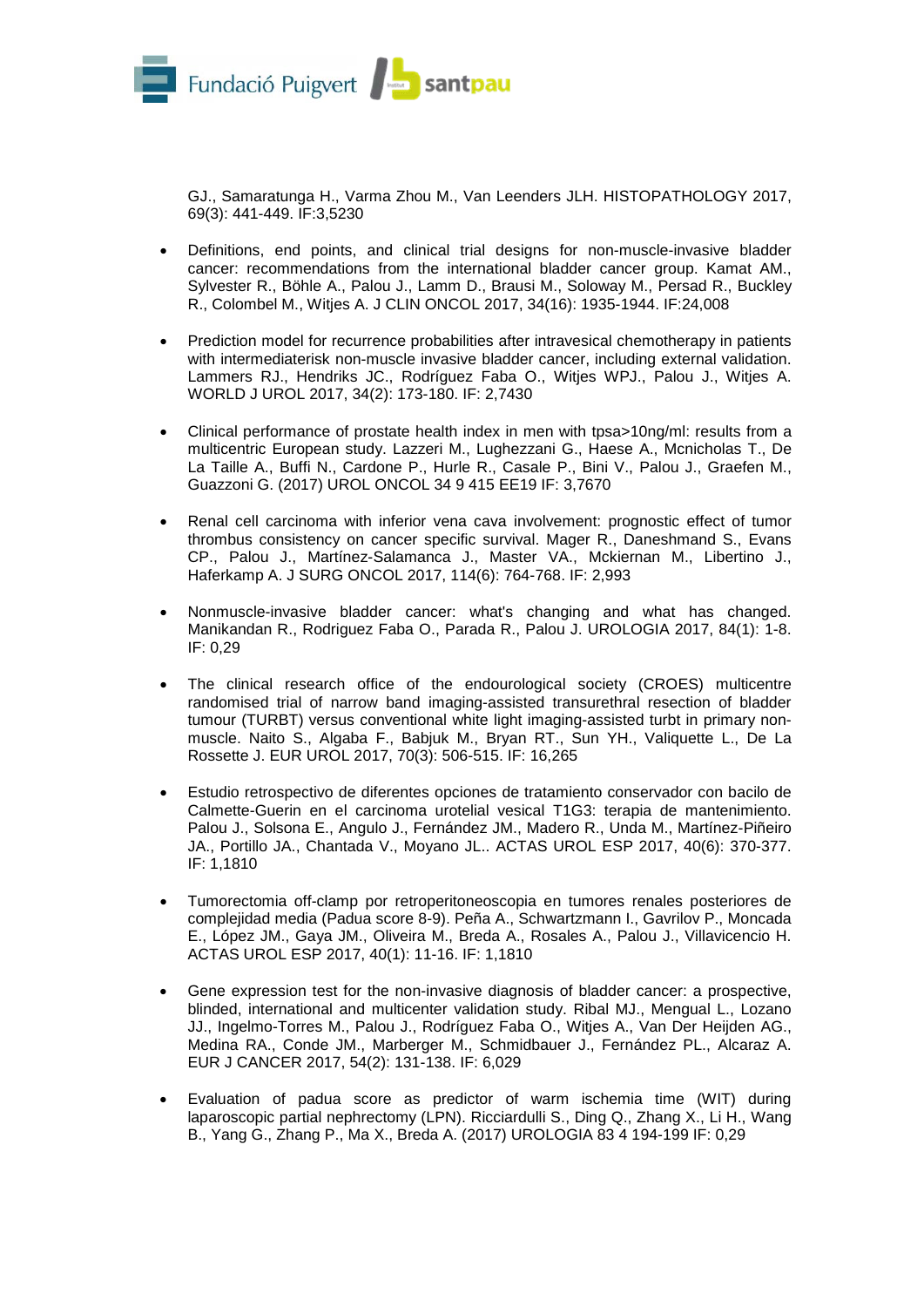

- Cytoreductive nephrectomy in patients with metastatic renal cell carcinoma in the era of targeted therapy: a Bibliographic review. Rodriguez Faba O., Brookman-May S., Linares E., Breda A., Pisano F., Subiela J., Sanguedolce F., Brausi M., Palou J. WORLD J UROL 2017, 35(12): 1807-1816. IF: 2,7430
- Resection of the intramural portion of the distal ureter during transurethral resection of bladder tumors: predictive factors for secondary stenosis and development of upper urinary tract recurrence. Rodríguez Faba O., Gaya JM., Breda A., Juárez del Dago P., Pisano F., Salas D., Palou J. J UROL 2017, 196(1): 52-56. IF: 5,157
- Current status of focal cryoablation for small renal masses. Rodríguez Faba O., Akdogan B., Marszalek M., Langenhuijsen J., Brookman-May S., Stewart GD., Capitanio U., Sanguedolce F. UROLOGY 2017, 2017(90): 9-15 IF: 2,3090
- Kidney cancer focal cryoablation trend: does location or approach matter? Rodríguez Faba O., Sanguedolce F., Grange P., Kooiman G., Bakavicius A., De La Torre P., Palou, J. WORLD J UROL 2017, 34(7): 917-923. IF: 2,7430
- Laparoscopic management of ureteroileal anastomosis strictures: initial experience. Rosales A., Emiliani E., Salvador J., Peña A., Gaya JM., Palou J., Villavicencio H. EUR UROL 2017, 70(3): 493-498.IF:16,265
- Corinebacterium urealyticum: aumento de la incidencia de infección y uropatía incrustante. Sánchez-Martín F., López JM., Kanashiro A., Moncada E., Angerri O., Millán F., Villavicencio H. ACTAS UROL ESP 2017, 40(2): 102-107. IF: 1,1810
- Cateterización tras ureteroscopia. Siempre? Nunca? Cuando? Schwartzmann I., Gaya JM., Breda, A. ARCH ESP UROL 2017, 69(8): 565-570. IF: 0,3230
- Oncologic outcomes of kidneysparing surgery versus radical nephroureterctomy for upper tract urothelial carcinoma: a systematic review by the EAU nonmuscle invasive bladder cancer guidelines panel. Seisen T., Peyronnet B., Dominguez-Escrig JL., Bruins HM., Yuan CY., Babjuk M., Böhle A., Burger M., Comperat E., Cowan N., Kaasinen E., Palou J., Van Rhijn Bas WG., Sylvester R., Zigeuner R., Shariat SF., Rouprêt M. EUR UROL 2017, 70(6): 1052-1068. IF: 16,265
- Intraductal carcinoma of prostate reporting practice: a survey of expert european uropathologists. Varma M., Egevad L., Algaba F., Berney DM., Bubendorf L., Camparo P., Comperat E., Erbersdobler A., Griffiths DF., Grobholz R., Langner C., Loftus B., López Beltran A., Mayer N., Nesi G., Oliveira P., Oxley J., Rioux-Leclerq N., Seitz G., Shanks JK. J CLIN PATHOL 2017, 69(10): 852-857.IF: 2,687
- The efficacy of BCG tice and BCG connaught in a cohort OF 2.099 patients with T1G3 non-muscle-invasive bladder cancer. Witjes A., Dallbagni G., Karnes RJ., Shariat SF., Joniau S., Palou, J., Serretta V., Larre., S; Di Stasi S., Colombo R., Babjuk M., Malmstrom PU., Malats N., Cha E., Ardelt P., Varkarakis J., Bartoletti R., Spahn M., Pisano F., Gontero P., Sylvester, R. UROL ONCOL 2017, 34(11): E19-E25.IF:3,668
- Follow-up after focal therapy in renal masses: an international multidisciplinary delphi consensus project. Zondervan PJ., Wagstaff PG., Desai MM., De Bruin DM., Fraga, AF., Hadaschik BA., Kollermann J., Liehr UB., Pahernik SA., Schlemmer HP., Wendler JJ., Algaba F., De La Rossette J., Laguna P. WORLD J UROL 2017, 34(12): 1657- 1665. IF: 2,7430